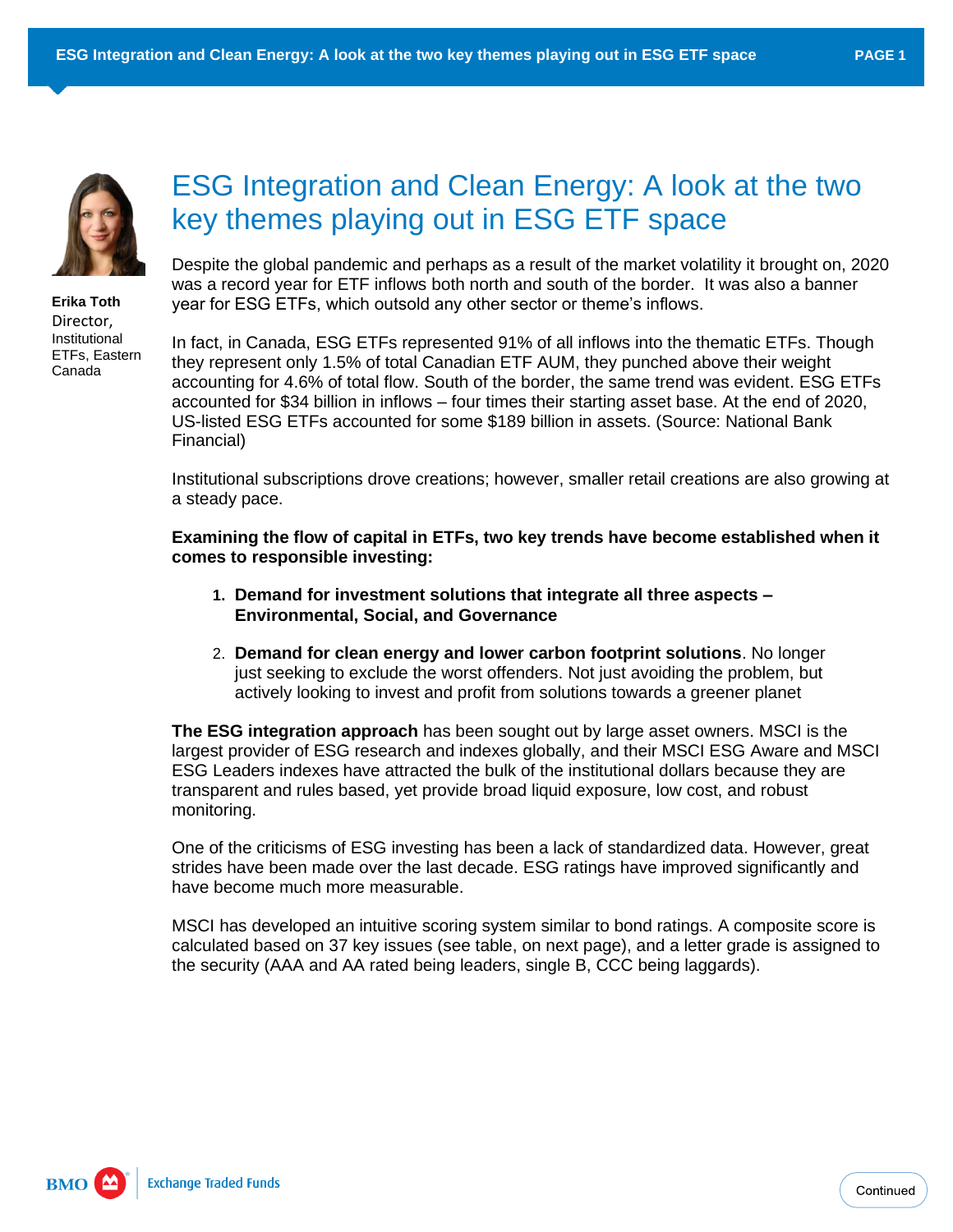| 3 Pillars   | 10 Themes                     | 37 ESG Key Issues               |                                |  |  |  |  |
|-------------|-------------------------------|---------------------------------|--------------------------------|--|--|--|--|
| Environment | Climate Change                | Carbon Emissions*               | Financing Environmental Impact |  |  |  |  |
|             |                               | <b>Energy Efficiency</b>        | Climate Change Vulnerability   |  |  |  |  |
|             |                               | Product Carbon Footprint        |                                |  |  |  |  |
|             | <b>Natural Resources</b>      | Water Stress*                   | Raw Material Sourcing          |  |  |  |  |
|             |                               | Biodiversity & Land Use         |                                |  |  |  |  |
|             | <b>Pollution &amp; Waste</b>  | Toxic Emissions & Waste*        | Electronic Waste               |  |  |  |  |
|             |                               | Packaging Material & Waste      |                                |  |  |  |  |
|             | Environmental                 | Opportunities in Clean Tech     | Opp's in Renewable Energy      |  |  |  |  |
|             | Opportunities                 | Opportunities in Green Building |                                |  |  |  |  |
| Social      | <b>Human Capital</b>          | Labor Management*               | Human Capital Development      |  |  |  |  |
|             |                               | Health & Safety*                | Supply Chain Labor Standards   |  |  |  |  |
|             | <b>Product Liability</b>      | Product Safety & Quality        | Privacy & Data Security        |  |  |  |  |
|             |                               | Chemical Safety                 | Responsible Investment         |  |  |  |  |
|             |                               | <b>Financial Product Safety</b> | Health & Demographic Risk      |  |  |  |  |
|             | <b>Stakeholder Opposition</b> | Controversial Sourcing          |                                |  |  |  |  |
|             | <b>Social Opportunities</b>   | Access to Communications        | Access to Health Care          |  |  |  |  |
|             |                               | Access to Finance               | Opp's in Nutrition & Health    |  |  |  |  |
| Governance  | Corporate Governance*         | Board <sup>8*</sup>             | Ownership**                    |  |  |  |  |
|             |                               | Pay**                           | Accounting**                   |  |  |  |  |
|             | <b>Corporate Behavior</b>     | <b>Business Ethics*</b>         | Corruption & Instability       |  |  |  |  |
|             |                               | Anti-Competitive Practices*     | Financial System Instability   |  |  |  |  |

## Figure 2 **MSCI ESG Key Issue Hierarchy**

\* indicates "universal" issues assessed for all companies in MSCI World

\*\* Board, Pay, Ownership, and Accounting carry weight in the ESG Rating model for all companies. Currently, they contribute to the Corporate Governance score directly and 0-10 sub-scores are not available.

## Source: MSCI



The **MSCI ESG Aware** indexes (which first appeared as US-listed ETFs in 2016) screen for positive ESG characteristics and seek risk & return characteristics similar to the respective parent index. They exclude companies involved in severe controversies (civilian firearms, controversial weapons, tobacco, certain levels of revenues derived from thermal coal or oil sands).

The **MSCI ESG Leaders** indexes are similar to the ESG Aware indexes, but select only the highest rated companies within each sector, while maintaining 50% of total market capitalization - thus similar risk/return characteristics to the index. These indexes exclude companies involved in those same controversial businesses mentioned above. The Leaders indexes have a higher ESG rating versus the Aware indexes (AA vs A) and a higher quality score overall, so they can be considered a refinement of the ESG Aware indexes.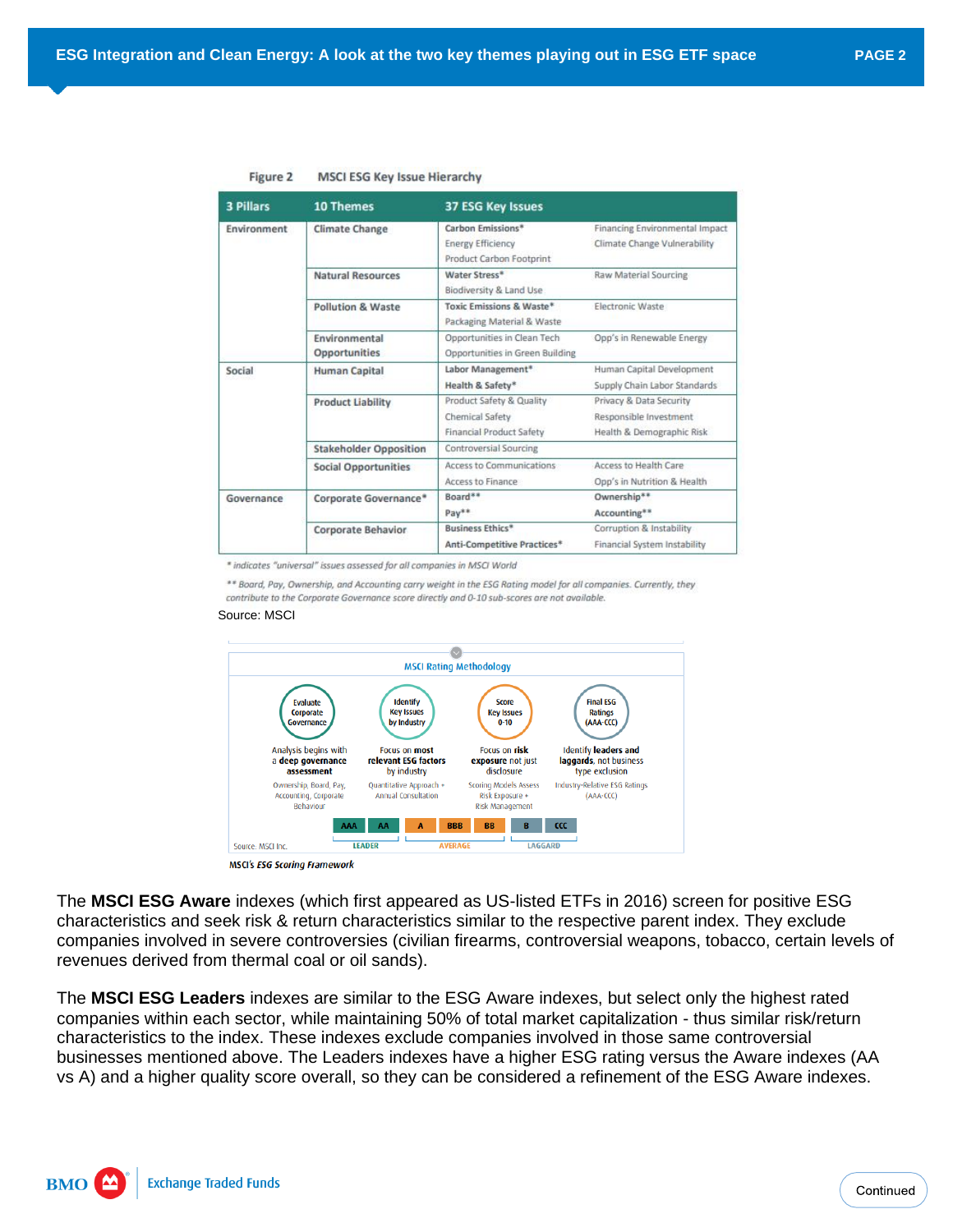

It can be onerous and costly for any firm, but especially smaller investment counsel firms and family offices, to add ESG due diligence to their analysis process for individual securities. These indexes are great tools to outsource this additional due diligence without sacrificing returns, and while helping to mitigate headline risk associated with individual securities that may arise from poor governance or oversight of social or environmental issues.

**BMO offers a full suite of MSCI ESG Leaders index ETFs**, core portfolio building blocks providing access to equities and fixed income across the globe.

| <b>Responsible Investing ETFs</b>                                                                                                           | Mgmt. Fee: 0.65%<br><b>Risk Rating: High</b> |                                                                                                                                                      |  |                                                                |                                                                                                                                                                      |                                                              |                                                                                                        |  |  |  |  |
|---------------------------------------------------------------------------------------------------------------------------------------------|----------------------------------------------|------------------------------------------------------------------------------------------------------------------------------------------------------|--|----------------------------------------------------------------|----------------------------------------------------------------------------------------------------------------------------------------------------------------------|--------------------------------------------------------------|--------------------------------------------------------------------------------------------------------|--|--|--|--|
| <b>Equity</b>                                                                                                                               |                                              |                                                                                                                                                      |  |                                                                |                                                                                                                                                                      |                                                              |                                                                                                        |  |  |  |  |
| <b>BMO MSCI Canada ESG Leaders</b><br><b>BMO MSCI USA ESG Leaders</b><br><b>Index ETF</b><br><b>Index ETF</b><br><b>ESGA</b><br><b>ESGY</b> |                                              | <b>BMO MSCI EAFE ESG Leaders</b><br><b>Index ETF</b><br>ESGE                                                                                         |  | <b>BMO MSCI Global ESG Leaders</b><br><b>Index ETF</b><br>ESGG |                                                                                                                                                                      | <b>BMO Women In Leadership</b><br><b>Fund</b><br><b>WOMN</b> |                                                                                                        |  |  |  |  |
| <b>Fixed Income</b>                                                                                                                         |                                              |                                                                                                                                                      |  |                                                                | <b>Asset Allocation</b>                                                                                                                                              |                                                              | <b>Specialty Income</b>                                                                                |  |  |  |  |
| <b>BMO ESG Corporate Bond Index ETF</b><br>ESGB                                                                                             |                                              | <b>BMO ESG US Corporate Bond Index ETF</b><br>ESGF<br>hedged to CAD                                                                                  |  | <b>BMO Balanced ESG ETF</b><br>ZESG                            |                                                                                                                                                                      | BMO Global High Dividend Covered Call ETF<br>ZWG             |                                                                                                        |  |  |  |  |
| $\boxed{0}$ = Optionable ETFs<br><b>Boldly</b><br><b>Growing</b><br>the Good                                                                |                                              | active ownership for listed equity, as well as our strategy and governance. <sup>1</sup><br>Sustainability Mandate derived from the fund prospectus. |  |                                                                | @@@@@ = Sustainability Score as of September 30, 2020. Sustainalytics provides company-level analysis used in the calculation of Morningstar's Sustainability Score. |                                                              | BMO Global Asset Management has been a UN PRI signatory since 2006. PRI has rated BMO GAM an A+ on our |  |  |  |  |
| <b>BMO</b>                                                                                                                                  |                                              | <b>Global Asset Management</b>                                                                                                                       |  |                                                                |                                                                                                                                                                      |                                                              |                                                                                                        |  |  |  |  |

**The second trend is a shift towards clean energy and reducing reliance on fossil fuels**. This also coincides with a change in administration in the US. A key aspect of President-Elect Biden's platform is to invest in clean technologies as a way to reboot the economy and create jobs. The US-listed ICLN ETF took in \$900 million dollars last year (the bulk of it in the last quarter), making it the largest clean energy ETF globally with assets under management of close to \$5.5 billion USD (Source: National Bank Financial).

ICLN tracks the S&P Global Clean Energy Index, a market-cap-weighted index of 30 of the most liquid companies involved in businesses such as biofuels, ethanol, geothermal, hydroelectric, solar and wind industries (Source : ETF.com). This index is not new; the US-listed product has been trading since 2008.

Other products in the space are focused on low carbon targets, and sub-sectors found within the S&P Global Clean Energy Index (such as wind and solar).

BMO is proud to be launching ZCLN, which tracks the same index (S&P Global Clean Energy) at the end of January. There are several advantages to buying the Canadian-listed version including no currency conversion, and no US Estate Tax exposure.

**BMO**